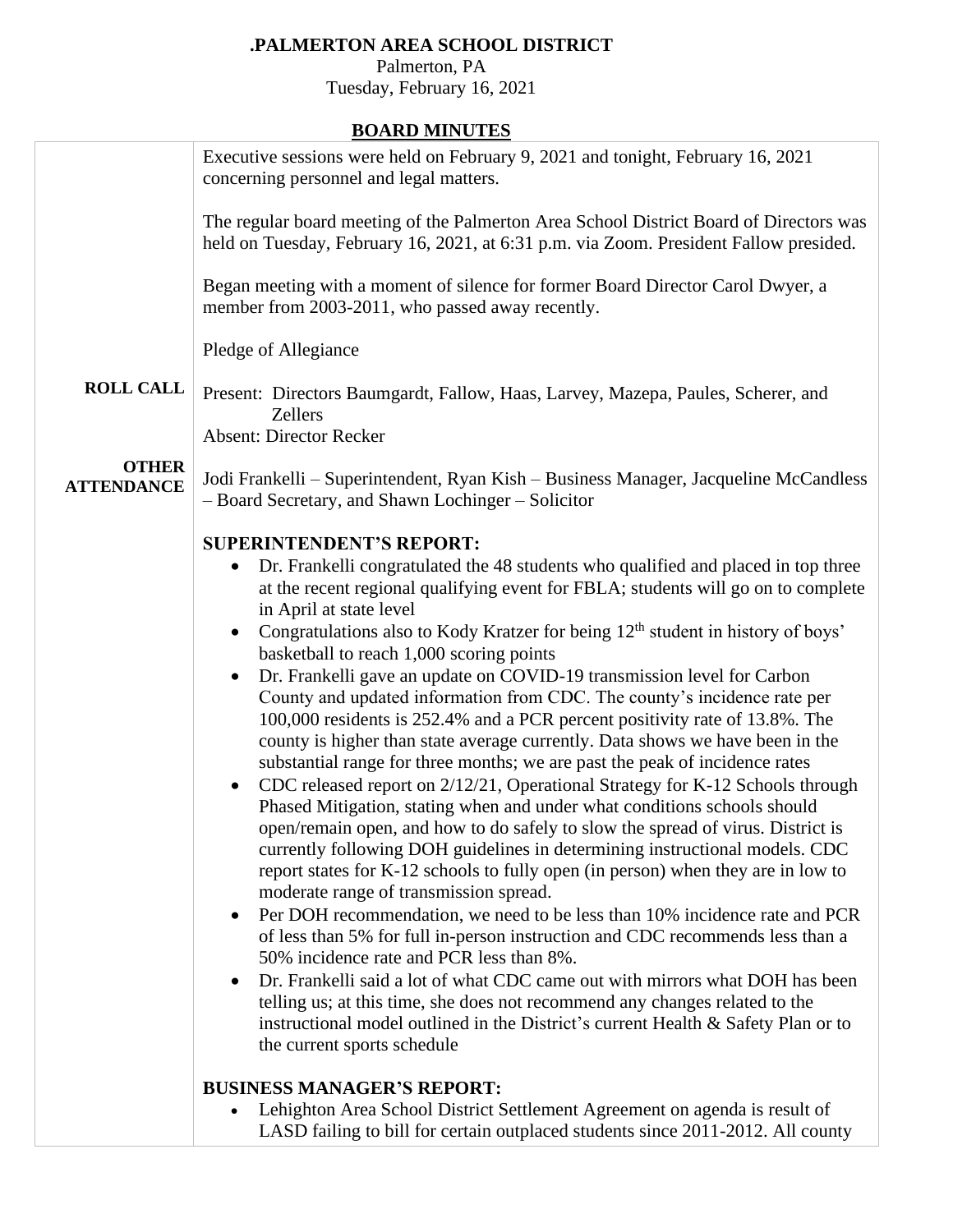|                                                   | school districts received back-dated bills; Palmerton is one of two in the county<br>who is repaying the amount<br>District is currently undergoing state audit; it has been quite some time since the<br>$\bullet$<br>District had a comprehensive state audit conducted<br>Major changes to accounting and HR systems are underway, mandatory trainings |                        |           |           |  |
|---------------------------------------------------|-----------------------------------------------------------------------------------------------------------------------------------------------------------------------------------------------------------------------------------------------------------------------------------------------------------------------------------------------------------|------------------------|-----------|-----------|--|
|                                                   | currently ongoing, new system live in March<br><b>BOARD MEMBER REPORTS:</b><br>Director Haas - Palmerton Library Report:<br>$\bullet$<br>Still open by appointment, curbside pickup available, no fines levied, story<br>$\circ$<br>time via Facebook, and on March 5 a live reading by local author                                                      |                        |           |           |  |
|                                                   | PUBLIC PARTICIPATION:<br>Lisa Snell Kern – would like to see policies that are being reviewed on website<br>$\bullet$<br>prior to meeting; inquired about Program of Studies changes made                                                                                                                                                                 |                        |           |           |  |
| <b>CONSENT</b><br><b>AGENDA</b>                   | Director Larvey moved, seconded by Director Baumgardt, to approve the attached<br>consent agenda.                                                                                                                                                                                                                                                         |                        |           |           |  |
| <b>APPROVED</b>                                   | Aye Votes: All Directors Present<br>Nay Votes: None. Motion Carried.                                                                                                                                                                                                                                                                                      |                        |           |           |  |
|                                                   |                                                                                                                                                                                                                                                                                                                                                           | <b>CONSENT AGENDA:</b> |           |           |  |
| <b>BOARD</b><br><b>MINUTES</b><br><b>APPROVED</b> | Approved the Board Meeting Minutes from January 19, 2021                                                                                                                                                                                                                                                                                                  |                        |           |           |  |
| <b>FINANCIAL</b>                                  | Approved the Accounts Payable Reports                                                                                                                                                                                                                                                                                                                     |                        |           |           |  |
| <b>REPORTS</b><br><b>APPROVED</b>                 | Approved the Treasurer's Reports                                                                                                                                                                                                                                                                                                                          |                        |           |           |  |
| <b>AUDIT SERVICE</b><br><b>CONTRACT</b>           | Approved the 3-year contract with Gorman $\&$ Associates, P.C., for audit services at the<br>following rates:                                                                                                                                                                                                                                             |                        |           |           |  |
|                                                   |                                                                                                                                                                                                                                                                                                                                                           | 2020-2021              | 2021-2022 | 2022-2023 |  |
|                                                   | <b>Audit Fee</b>                                                                                                                                                                                                                                                                                                                                          | \$21,500               | \$21,500  | \$21,500  |  |
|                                                   | Single Audit Fee                                                                                                                                                                                                                                                                                                                                          | \$3,000                | \$3,000   | \$3,000   |  |
|                                                   | <b>AFR</b> Fee                                                                                                                                                                                                                                                                                                                                            | \$1,000                | \$1,000   | \$1,000   |  |
| <b>MOUs-FFCRA</b>                                 | Hourly Rates for additional services<br>\$90<br>\$90<br>\$92<br>Approved the Memorandum of Understanding for PAEA regarding the Families First                                                                                                                                                                                                            |                        |           |           |  |
|                                                   | Coronavirus Response Act (FFCRA) extension<br>Approved the Memorandum of Understanding for PAESPA regarding the Families First                                                                                                                                                                                                                            |                        |           |           |  |
|                                                   | Coronavirus Response Act (FFCRA) extension                                                                                                                                                                                                                                                                                                                |                        |           |           |  |
|                                                   | Approved the Memorandum of Understanding for Confidential Secretaries regarding the<br>Families First Coronavirus Response Act (FFCRA) extension                                                                                                                                                                                                          |                        |           |           |  |
|                                                   | Approved the Memorandum of Understanding for Act 93 personnel regarding the<br>Families First Coronavirus Response Act (FFCRA) extension                                                                                                                                                                                                                  |                        |           |           |  |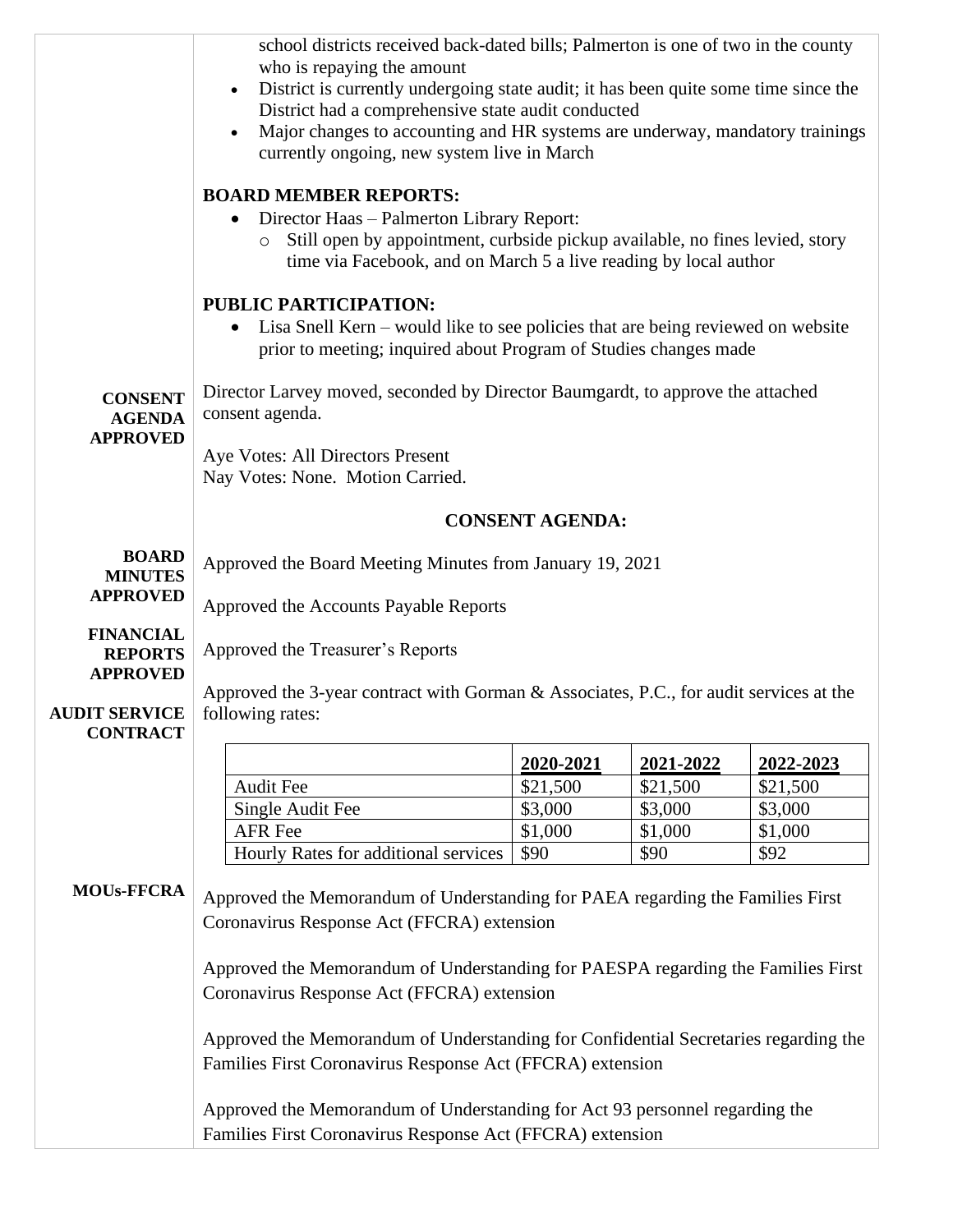|                                         | Approved the Memorandum of Understanding for Superintendent regarding the Families                  |                                                                                           |  |  |  |  |
|-----------------------------------------|-----------------------------------------------------------------------------------------------------|-------------------------------------------------------------------------------------------|--|--|--|--|
|                                         | First Coronavirus Response Act (FFCRA) extension                                                    |                                                                                           |  |  |  |  |
|                                         |                                                                                                     |                                                                                           |  |  |  |  |
|                                         | Approved the Memorandum of Understanding for Business Manager regarding the                         |                                                                                           |  |  |  |  |
|                                         | Families First Coronavirus Response Act (FFCRA) extension                                           |                                                                                           |  |  |  |  |
|                                         |                                                                                                     |                                                                                           |  |  |  |  |
| <b>COLUMN</b>                           | Approved the following column movements:                                                            |                                                                                           |  |  |  |  |
| <b>MOVEMENTS</b><br><b>APPROVED</b>     |                                                                                                     |                                                                                           |  |  |  |  |
|                                         | Stacey Olewine from Master's to Master's +15<br>Kathryn Malay from Master's $+15$ to Master's $+30$ |                                                                                           |  |  |  |  |
|                                         |                                                                                                     |                                                                                           |  |  |  |  |
| <b>TEACHER HIRE</b>                     | Approved the clarification of terms for Lisa Failla, Spanish Teacher, at Master's, Step 5,          |                                                                                           |  |  |  |  |
| <b>TERMS</b><br><b>CLARIFIED</b>        |                                                                                                     |                                                                                           |  |  |  |  |
|                                         |                                                                                                     | with an annual salary of \$51,500 prorated                                                |  |  |  |  |
| <b>COACH NAME</b>                       | Approved the name correction of the boys' assistant soccer coach from Alex Pino to                  |                                                                                           |  |  |  |  |
| <b>CORRECTION</b>                       | Joseph Pino                                                                                         |                                                                                           |  |  |  |  |
|                                         |                                                                                                     |                                                                                           |  |  |  |  |
| <b>SICK LEAVE</b><br><b>EXTENSION</b>   |                                                                                                     | Approved the 40-day sick leave extension for employee #7445 as per the terms of the       |  |  |  |  |
| <b>APPROVED</b>                         | Act 93 contract                                                                                     |                                                                                           |  |  |  |  |
|                                         |                                                                                                     |                                                                                           |  |  |  |  |
| <b>TRACK &amp; FIELD</b>                | Approved the following assistant track and field coaches for the 2020-21 season effective           |                                                                                           |  |  |  |  |
| <b>ASST. COACHES</b><br><b>APPROVED</b> | February 17, 2021:                                                                                  |                                                                                           |  |  |  |  |
|                                         | Leon Brong                                                                                          | \$2,689                                                                                   |  |  |  |  |
|                                         | <b>Andrew Nosti</b>                                                                                 | \$2,689                                                                                   |  |  |  |  |
|                                         |                                                                                                     |                                                                                           |  |  |  |  |
| <b>CAFETERIA SUB</b>                    |                                                                                                     | Approved Bobbie Jo Knott as substitute cafeteria employee at the rate of \$10.00 per hour |  |  |  |  |
| <b>APPROVED</b>                         | effective February 17, 2021                                                                         |                                                                                           |  |  |  |  |
| <b>TEACHER, IA &amp;</b>                |                                                                                                     |                                                                                           |  |  |  |  |
| <b>SECRETARY</b>                        | Approved Jessica Hansen as substitute teacher, instructional assistant, and secretary at the        |                                                                                           |  |  |  |  |
| <b>SUB APPROVED</b>                     | applicable rate effective February 17, 2021                                                         |                                                                                           |  |  |  |  |
| <b>RETIREMENT</b>                       | Accepted the retirement of Pamela Wuest, High School Math Teacher, at the end of the                |                                                                                           |  |  |  |  |
|                                         | 2020-2021 school year                                                                               |                                                                                           |  |  |  |  |
|                                         |                                                                                                     |                                                                                           |  |  |  |  |
| <b>TEACHER SUB</b>                      | Approved the removal of the following people from the district's current substitute list:           |                                                                                           |  |  |  |  |
| <b>LIST</b><br><b>REMOVALS</b>          | Frances Carazo                                                                                      | <b>Instructional Aide; Secretary</b>                                                      |  |  |  |  |
|                                         | Jill Kuzo                                                                                           | <b>Instructional Aide; Secretary</b>                                                      |  |  |  |  |
|                                         | Jacqueline Williamson                                                                               | <b>Instructional Aide</b>                                                                 |  |  |  |  |
|                                         | Chrissha Kuehner-Litts                                                                              | <b>Nurse</b>                                                                              |  |  |  |  |
|                                         | Elena Krupo                                                                                         | Teacher                                                                                   |  |  |  |  |
|                                         | <b>Bethany Long</b>                                                                                 | Teacher                                                                                   |  |  |  |  |
|                                         | Roderick Lowe                                                                                       | Teacher                                                                                   |  |  |  |  |
|                                         | Ann Marie Oblas                                                                                     | Teacher                                                                                   |  |  |  |  |
|                                         | Tina Rothenberger                                                                                   | Teacher                                                                                   |  |  |  |  |
|                                         | Patricia Sottolano                                                                                  | Teacher                                                                                   |  |  |  |  |
| <b>CAFETERIA</b>                        |                                                                                                     |                                                                                           |  |  |  |  |
| <b>RESIGNATION</b>                      | Accepted the resignation of Michele Kovacs as cafeteria worker effective February 16,               |                                                                                           |  |  |  |  |
|                                         | 2021                                                                                                |                                                                                           |  |  |  |  |